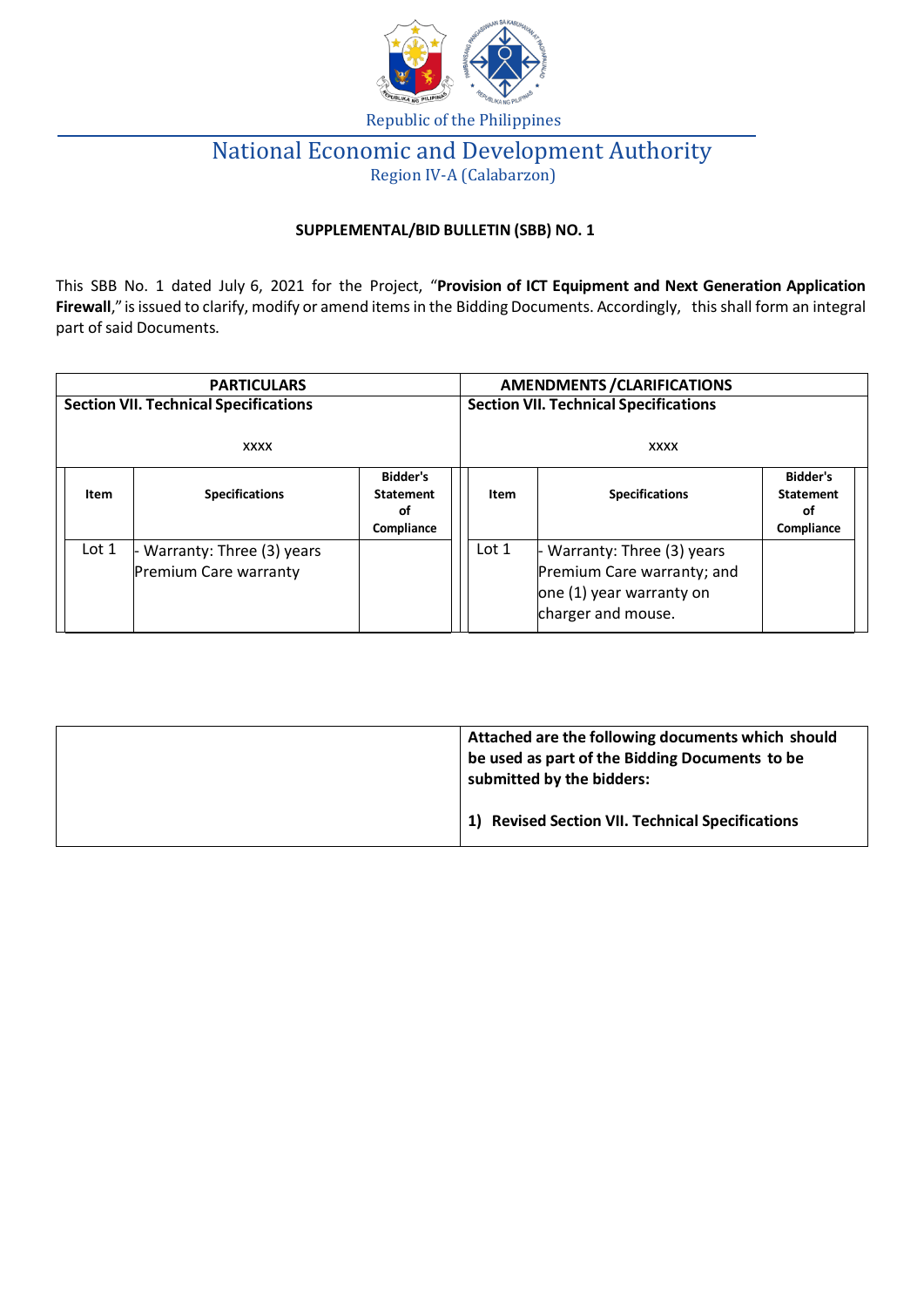| <b>Queries:</b>                                                                                  | <b>Clarifications:</b>                                                                                                                                                                                                                                                |  |  |
|--------------------------------------------------------------------------------------------------|-----------------------------------------------------------------------------------------------------------------------------------------------------------------------------------------------------------------------------------------------------------------------|--|--|
| 1. Submission of Eligibility and Technical documents,<br>and Financial documents.                | 1. Bidder to submit one original copy and two Certified-<br>true Copies of Eligibility and Technical documents, and<br>Financial documents (3 sets).                                                                                                                  |  |  |
| 2. Number of Financial Proposals to be submitted                                                 | 2. One Financial Proposal to be submitted by prospective<br>bidder for one or more lots to bid.                                                                                                                                                                       |  |  |
| 3. Under Section I, on the delivery period.                                                      | 3. The delivery of goods is revised from within thirty (30)<br>days from receipt of Notice to Proceed to ninety (90) days<br>delivery period.                                                                                                                         |  |  |
| 4. Under Section I, if submission of electronic copy is<br>allowed.                              | 4. The bid documents shall be submitted in hard copies.                                                                                                                                                                                                               |  |  |
| 5. Mode of payment for the purchase of bidding<br>documents.                                     | 5. The payment is through cash or bank deposit.                                                                                                                                                                                                                       |  |  |
| 6. Under Section IV, on advance payment.                                                         | 6. Payment for the goods and services shall be made<br>after complete delivery of goods and services subject to<br>inspection and acceptance.                                                                                                                         |  |  |
| Under Section VIII, on expired tax clearance.<br>7.                                              | 7. For purposes of complying with the eligibility<br>requirements, the Tax Clearance, and all other eligibility<br>documents, must be valid and existing at the time it is<br>submitted to the BAC, that is, on or before the deadline<br>for the submission of bids. |  |  |
| 8. Under Section VIII, on Statement of the bidder's<br>Single Largest Completed Contract (SLCC). | 8. The SLCC shall be supported by its respective Notice<br>of Award(s).                                                                                                                                                                                               |  |  |

#### **Other Matters:**

- $\geq$  The "No Contact Rule" shall be strictly observed. Bidders are not allowed to call or talk to any member of the Bids and Awards Committee, Technical Working Group or Secretariat effective July 15, 2021 right after the opening of bids.
- ➢ No changes on Section VII, Lot 2, Management: Report Center and Certification requirements.
- $\triangleright$  For guidance and information of all concerned.

**VALTER L. MORADA** *Chairperson, NEDA IV-A BAC and OIC-Assistant Regional Director, NEDA IV-A*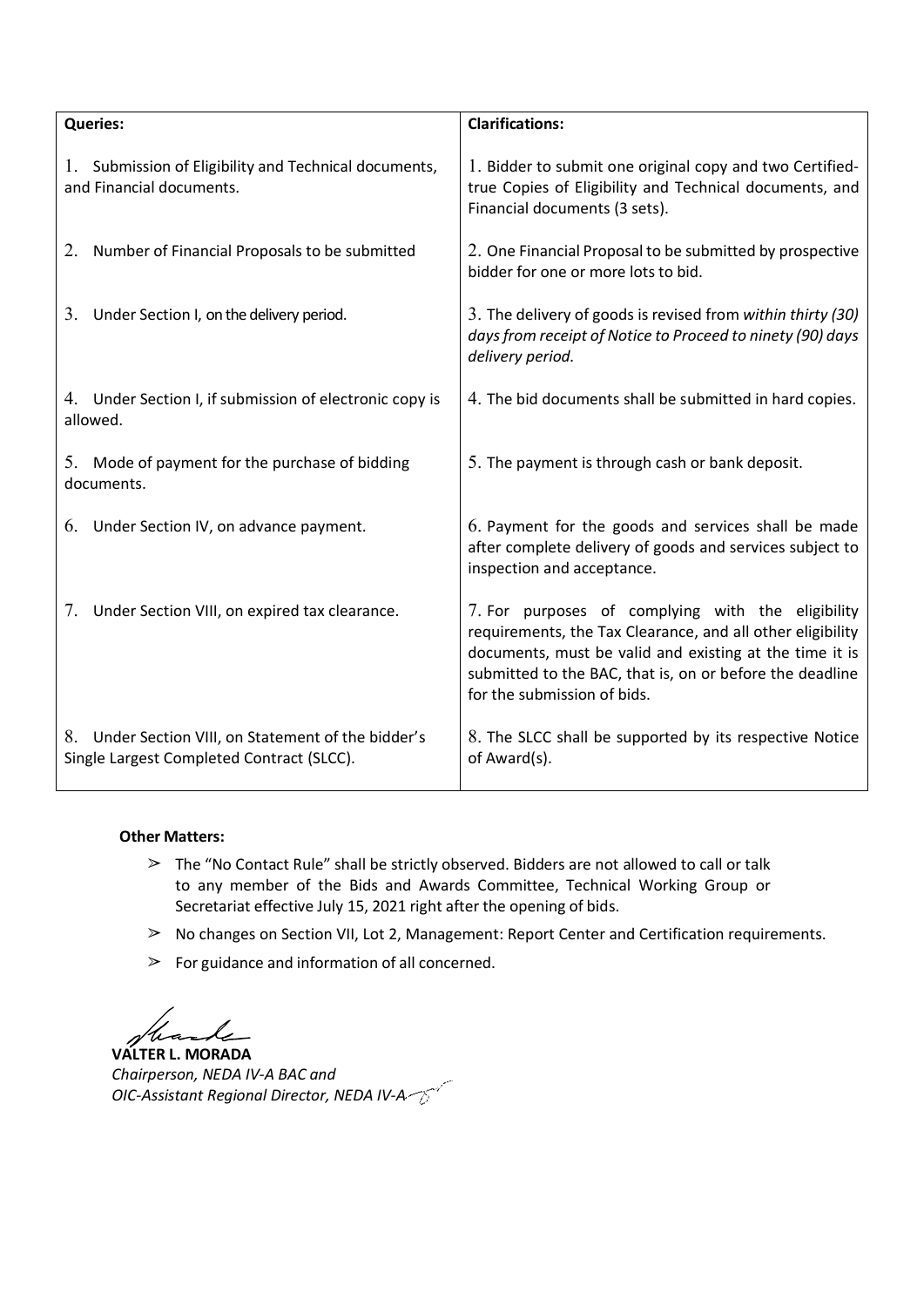# *Section VII. Technical Specifications (Revised)*

Bidders must state here either "Comply" or any equivalent term in the column "Bidder's Statement of Compliance" against each of the individual parameters of each "Specification."

| Item  | <b>Specifications</b>                                                       | <b>Bidder's Statement</b> |
|-------|-----------------------------------------------------------------------------|---------------------------|
|       |                                                                             | of Compliance             |
| Lot 1 | - Processor: Intel Core i7-10750H (6C / 12T, 2.6 / 5.0GHz, 12MB)            |                           |
|       | - Graphics Processor: NVIDIA GeForce GTX 1650 Ti 4GB GDDR6                  |                           |
|       | - Graphics Memory: 4 GB                                                     |                           |
|       | - Memory: 2x 8GB SO-DIMM DDR4-2933 (16GB Ram)                               |                           |
|       | - Memory Slot: Two DDR4 SO-DIMM slots, dual-channel capable                 |                           |
|       | - RAM (as Tested): 16 GB                                                    |                           |
|       | - Boot Drive Type: SSD;                                                     |                           |
|       | - Storage: 512GB SSD M.2 2280 PCIe 3.0x4 NVMe                               |                           |
|       | - Storage Support: HDD/SSD mode: up to two drives, 1x 2.5" HDD + 1x         |                           |
|       | M.2 2242/2280 SSD                                                           |                           |
|       | • 2.5" HDD up to 2TB                                                        |                           |
|       | • M.2 2280 SSD up to 1TB                                                    |                           |
|       | • M.2 2242 SSD up to 512GB                                                  |                           |
|       | - Audio Chip: High Definition (HD) Audio, Realtek ALC3287 codec             |                           |
|       | - Speakers: Stereo speakers, 2W x2, Dolby® Atmos® for gaming,               |                           |
|       | HARMAN-branded                                                              |                           |
|       | - Camera: 720p with Privacy Shutter                                         |                           |
|       | - Microphone: 2x, Array                                                     |                           |
|       | - Battery: Integrated 60Wh                                                  |                           |
|       | - Max Battery Life: 5.9 hr (60Wh)                                           |                           |
|       | - Power Adapter: 170W Slim Tip                                              |                           |
|       | - Display: 15.6" FHD (1920x1080) WVA 300nits Anti-glare, 144Hz,             |                           |
|       | 100% sRGB Gamut, Dolby Vision                                               |                           |
|       | - Keyboard: 4-Zone RGB LED backlight, English                               |                           |
|       | - Case Color: Phantom Black                                                 |                           |
|       | - Dimensions (WxDxH): 363.06 x 259.61 x 23.57-26.1 mm (14.3 x               |                           |
|       | 10.22 x 0.93-1.03 inches)                                                   |                           |
|       | - Weight: 2.3 kg (5.07 lbs)                                                 |                           |
|       | - Operating System: Windows 10 Home 64, English                             |                           |
|       | - Ethernet: 100/1000M                                                       |                           |
|       | - WLAN + Bluetooth: 11ax, 2x2 + BT5.0                                       |                           |
|       | - Standard Ports:                                                           |                           |
|       | • 1x Ethernet (RJ-45)                                                       |                           |
|       | • 1x USB-C 3.2 Gen 1 (support data transfer and DisplayPort 1.2)            |                           |
|       | • 1x USB 3.2 Gen 1 (Always On)                                              |                           |
|       | • 3x USB 3.2 Gen 1                                                          |                           |
|       |                                                                             |                           |
|       | • 1x power connector                                                        |                           |
|       | • 1x headphone / microphone combo jack (3.5mm)                              |                           |
|       | • 1x HDMI 2.0                                                               |                           |
|       | - Bundled Accessories: M300 RGB Gaming Mouse, Recon Bag                     |                           |
|       | - Warranty: Three (3) years Premium Care warranty and one (1) year warranty |                           |
|       | on charger and mouse.                                                       |                           |